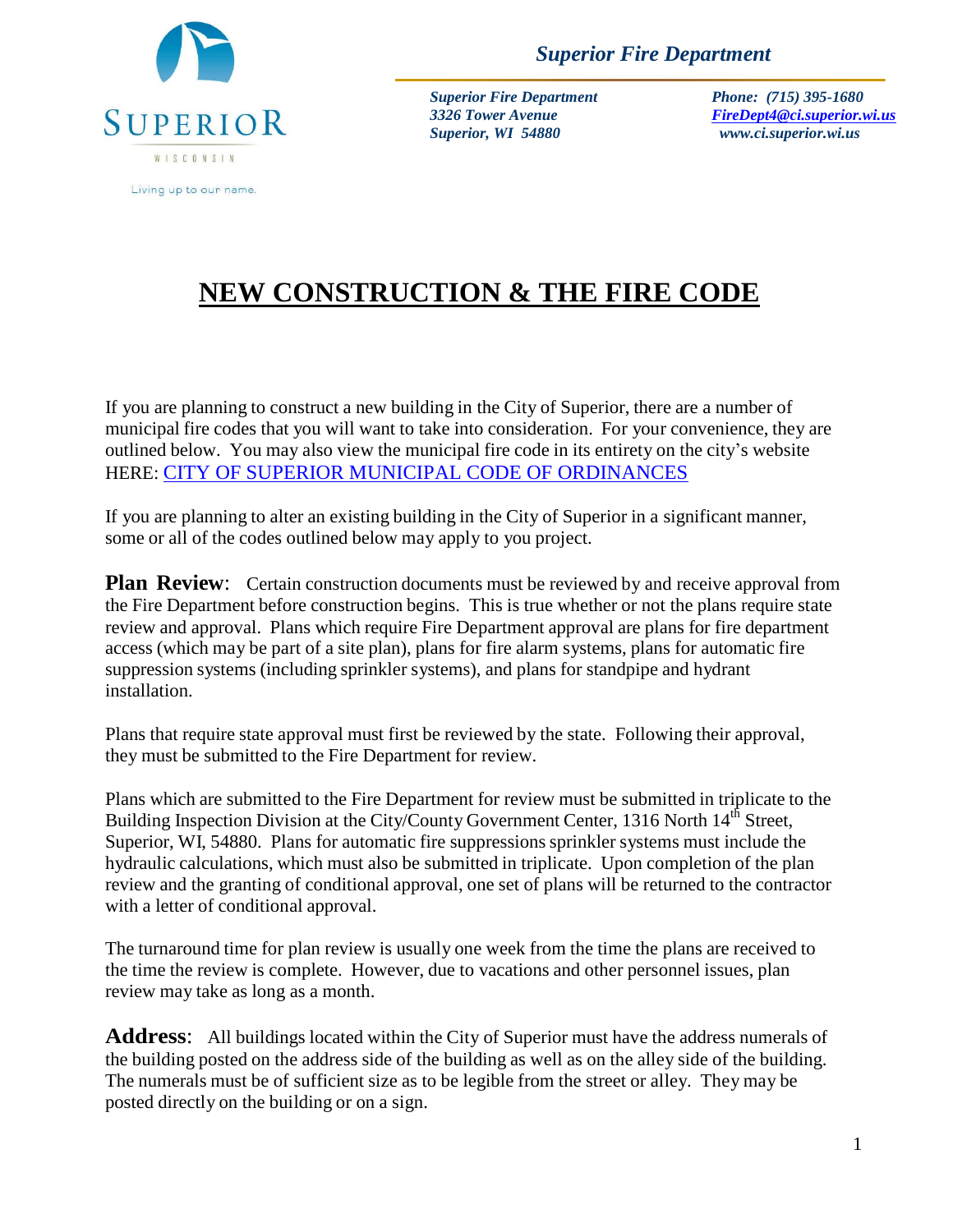**Smoke Detectors:** The City of Superior has adopted the Wisconsin Smoke Detector Code. In addition, the City of Superior has adopted two ordinances which are particular to this jurisdiction.

Commercial/Residential Mixed Occupancy: Any commercial property such as a business, an office, a retail establishment, or a warehouse which has a residence attached either adjacent to the business or above it, must install an alarm system which includes smoke and heat sensing detectors in the business and which will sound an alarm in the residence. If the devices that constitute the system are battery powered, the batteries must be capable of powering the device for a minimum of ten years.

Residential Rental Occupancies: Residential occupancies that are not either occupied by the owner or the owner's next of kin must be equipped with smoke detectors that are either hardwired to the building's electrical panel or are powered by a non-replaceable ten year battery. This code applies to all such buildings whether of new construction or existing construction.

**KnoxBox:** A rapid entry device known as a KnoxBox must be installed on the exterior of any newly constructed building in the City of Superior meeting certain conditions. A KnoxBox is a key safe which is affixed to the exterior of the building. It contains the keys to the exterior doors of the building and to any locked interior doors in the building. KnoxBoxes are available in both recessed and surface mounted models. Additional information on KnoxBoxes is available at the Knox Company website at <http://www.knoxbox.com/store/>

KnoxBoxes must be ordered directly from the Knox Company by the construction contractor or the building owner. Written authorization from the Fire Department is required to place an order. Authorization forms may be obtained from the Fire Department at the address above.

KnoxBoxes are required in the following cases:

**Building Height**: If the building is three stories in height or more.

**Fire Safety Features**: If the building has an automatic fire suppression system, a fire alarm system that is remotely monitored, or an Ansul type kitchen system.

**Elevator**: If the building has an elevator.

**Hazardous Materials**: If the occupancy of the building is required to file a Tier II report.

**Apartments**: If the building has more than seven residential units.

KnoxBoxes must be mounted within 3' horizontally of the principle entrance of the building and within 5.5'-7' of the pavement.

**Elevator Key Box**: Elevator key boxes are required to be installed on the floor of recall adjacent to the hoistway door. They must be mounted within 1' horizontally of the hoistway door and within 6' vertically of the floor. They must be keyed to accept elevator key number MM7802, commonly known as the "St. Paul Key."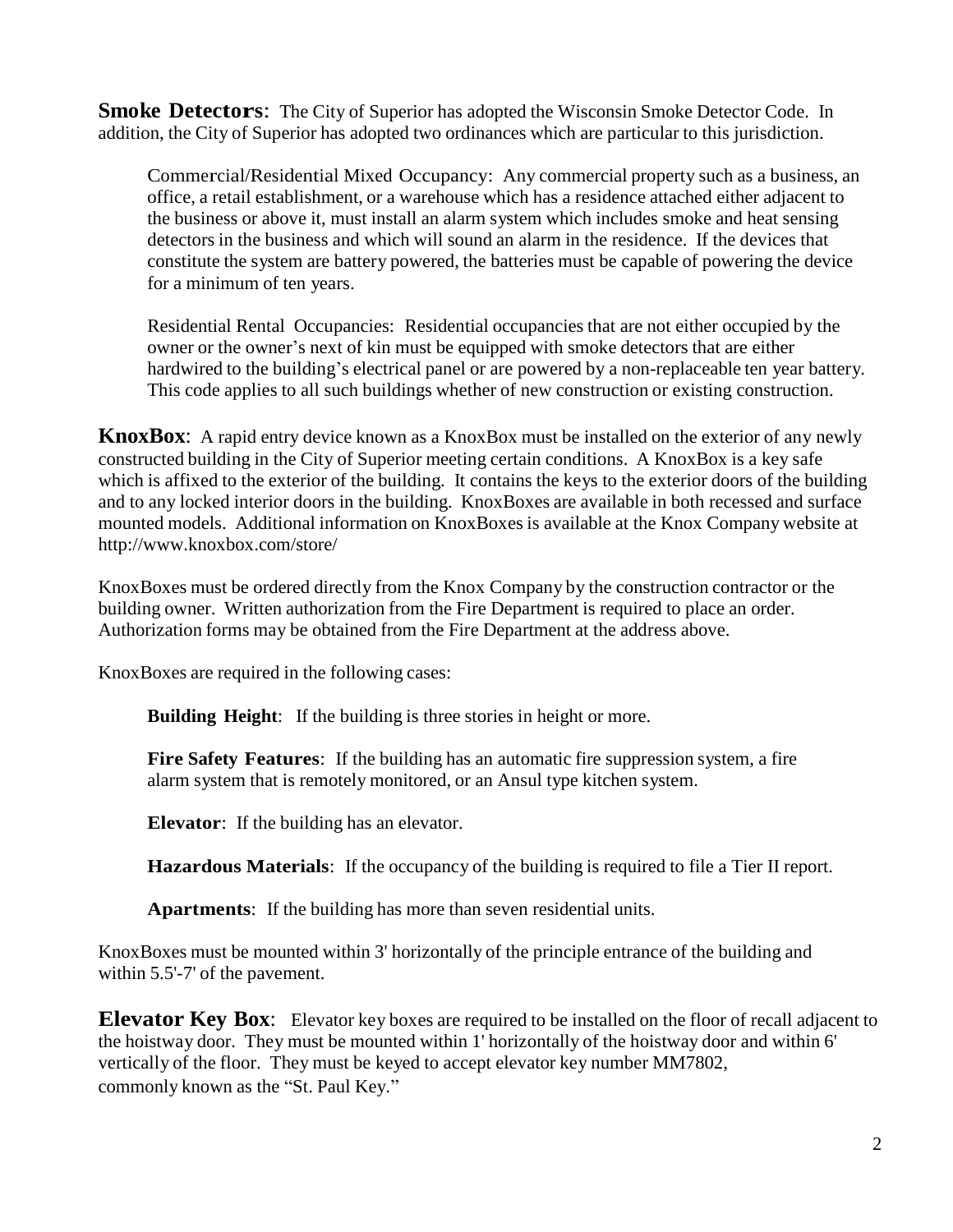The elevator key box must contain the keys for the fire department operation of the elevator as well as the key to the elevator machinery room and any keys to any locked doors between the elevator key box and the elevator machinery room.

Any keys for the lock for the elevator key box that come with the box must be turned over to the Fire Department.

The key for the shaftway door must be installed adjacent to the electrical shutoff in the elevator machinery room and not in the elevator key box.

**Fire Hydrants:** The location of fire hydrants installed on private property must be approved by the Fire Department. Such hydrants must be painted red in color. They must be installed with their large diameter or steamer fitting facing the public way. Private hydrants will be required when there are inadequate public (Superior Water Light and Power (SWLP)) owned hydrants to meet the design requirements:

**Hydrant Distance to Building**: No point on the building exterior at ground level may be more than 400' from a fire hydrant as measured along the drivable surface.

**Hydrant Spacing**: The distance between hydrants may not exceed 500' as measured along the drivable surface.

**Fire Department Connection (FDC):** A fire hydrant must be located within 250' of any FDC.

**Automatic Fire Suppression System**: Designs for automatic fire suppression systems must be approved by the Fire Department. The FDC for an automatic fire suppression sprinkler system must be installed on the side of the building facing the street of address. It must be installed adjacent to and within 3' of the principle entrance, must be between 3' and 4' above grade, and must be located within 250' of the nearest fire hydrant. In cases where there is no public hydrant located within 250' of the FDC, a private hydrant will be required to be installed by the property owner. The location of the FDC must be approved by the Fire Department.

Consideration must be made for clearing snow from the access to the FDC. Although not required by code, paving the area from in front of the FDC to the public way should be considered to facilitate snow removal.

**Standpipes:** Standpipe designs must be approved by the Fire Department. Fire Department Connections (FDC's) for standpipes must meet the same requirements as those for FDC's for automatic fire suppression sprinkler systems. When a standpipe is located within a stairwell and the stairs do not reach the roof, the stand pipe must extend through the roof to provide a hose connection on the roof.

**Fire Apparatus Access Roads**: Clear, unobstructed access must be provided to the

building. Fire roads may consist of roadways, fire lanes, parking lot lanes, or a combination thereof and must meet these design requirements: